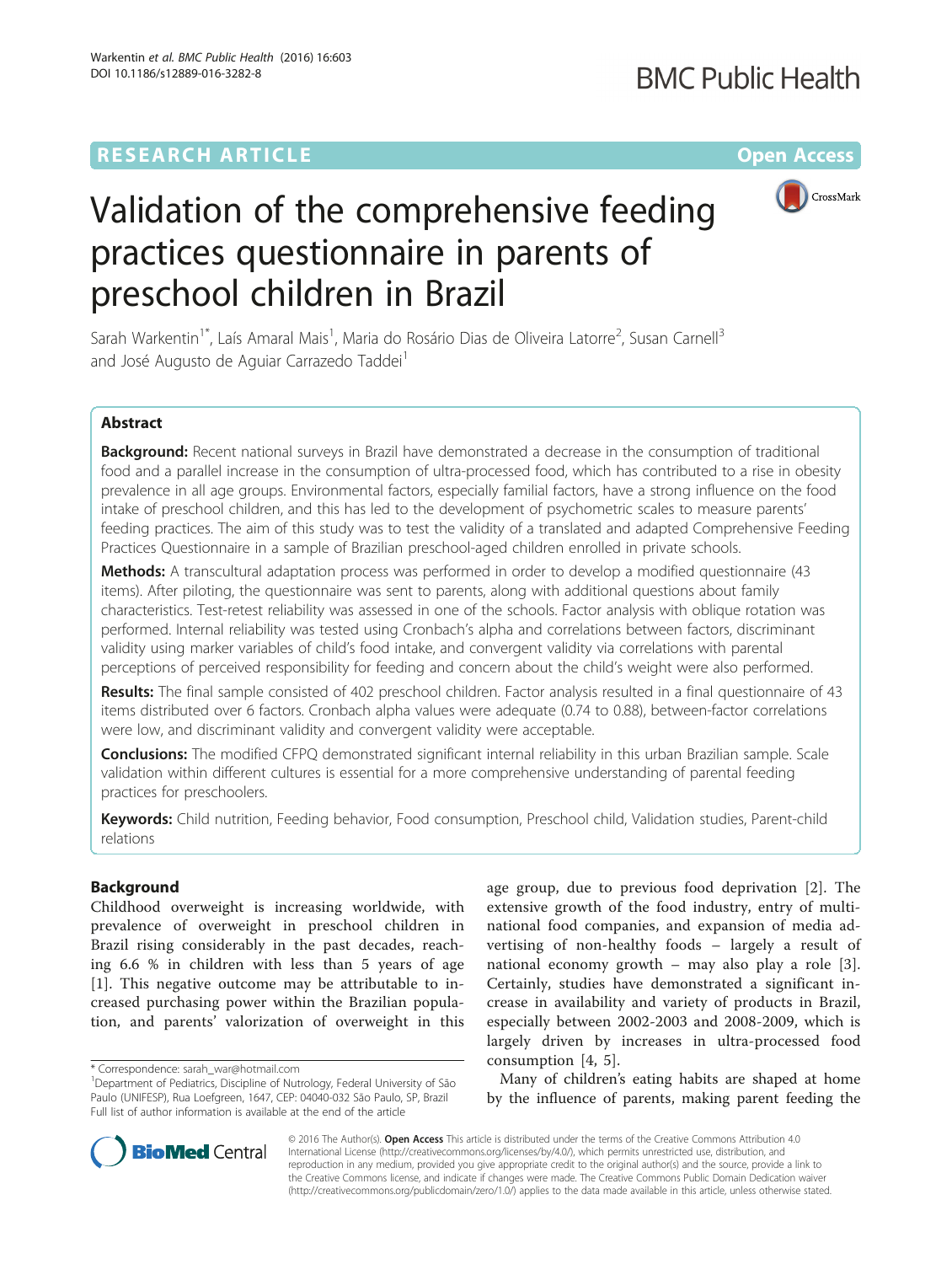focus of a growing amount of research [\[6](#page-10-0), [7](#page-11-0)]. Parents are a child's first nutritional educators, playing a unique role in the development of eating habits during formative preschool years [\[8](#page-11-0), [9](#page-11-0)]. Parental feeding practices can directly influence child's eating behaviors and nutritional status [[10\]](#page-11-0), by creating different physical and social food environments. Various strategies used by parents to promote consumption of healthier food, such as pressure to eat and restriction, are known to be associated with poorer intake regulation and greater child food intake [[11, 12](#page-11-0)]. Additionally, overweight status tends to persist from childhood into adulthood and an earlier onset and longer duration of obesity is associated with greater cardiovascular risk [[13, 14\]](#page-11-0). Research focused on early feeding experiences is therefore crucial for prevention.

Measuring parental attitudes and behaviors can be difficult, since the underlying constructs are abstract and complex [\[15](#page-11-0), [16\]](#page-11-0). In order to identify these subjective constructs, a number of tools have been developed. The development of culturally appropriate tools to identify factors relating to overweight and unhealthy eating habits in children is essential to fully understand ethnic differences [\[17](#page-11-0)]. However, only a few instruments have been validated to measure parental feeding practices across cultures, for example, the Child Feeding Questionnaire (CFQ) [[18](#page-11-0)], a 31-item self-report questionnaire which has been widely used in different ethnic and cultural groups [[17](#page-11-0), [19](#page-11-0)–[22](#page-11-0)], and the Comprehensive Feeding Practices Questionnaire (CFPQ) [\[23\]](#page-11-0) which has been cross-validated in various age groups and countries such as the United States, France, Iran, New Zealand, Norway and Malaysia [\[23](#page-11-0)–[28\]](#page-11-0). Only one questionnaire measuring parent feeding practices has been validated in Brazil – the Parent Mealtime Action Scale [[29](#page-11-0)], which measures the most frequent actions used by parents during mealtime.

The CFPQ [\[23\]](#page-11-0), a parent-report instrument, was designed to measure feeding practices of parents of 2-to-8 year-old children. It contains 49 items comprising 12 factors: 'Encourage Balance and Variety', 'Environment', 'Involvement', 'Modeling', 'Monitoring', 'Teaching about Nutrition', 'Emotion Regulation', 'Food as Reward', 'Pressure', 'Child Control', 'Restriction for Health' and 'Restriction for Weight Control'. It was validated using a confirmatory factor analysis (CFA) as well as correlations between factors and with parent's perceived responsibility for feeding and concerns about the child's weight status (over- and underweight). We chose the CFPQ because it is one of the most recent questionnaires developed for this age group, and is based on two widely used questionnaires [\[18, 30](#page-11-0)] with the added advantages of including positive parental feeding practices, such as 'Teaching about Nutrition', and distinguishing between two types of Restriction – Restriction for Health, and Restriction for Weight Control. As the original tool was validated in a small sample of

families, further investigation of the CFPQ is merited. Larger samples in homogeneous age groups allow not only control over potential confounders, but a better understanding of age-specific associations between parental feeding practices and child eating behaviors [\[10\]](#page-11-0).

The aim of the current study was to test the validity of the translated and adapted CFPQ within a large sample of Brazilian parents of 2-to-5-year-olds enrolled in private schools. The preschool age group we chose is of particular interest, because pre-schoolers are more dependent on their parents than older children, and therefore food intake is highly affected by parents' choices. Further, food neophobia (rejection of foods that are novel or unknown to the child) and fussiness (rejection of many different types of food, often resulting in inadequate dietary variety) [\[31](#page-11-0)] in relation to food are very common at this age, making parents' attitudes and behaviors in relation to such behaviors important to study, in order to avoid negative nutritional consequences [[32](#page-11-0)–[34](#page-11-0)].

# **Methods**

# **Overview**

This study of Brazilian parents of 2-to-5-year-olds was composed of two phases: (1) Transcultural adaptation of the CFPQ, (2) Psychometric analysis including factor analysis and tests for internal consistency, factor correlations, discriminant and convergent validity, and testretest reliability. To estimate sample size, we used the Gorsuch [\[35](#page-11-0)] criteria which suggest inclusion of at least five participants per question, or a minimum of 200 respondents. Since the CFPQ is composed of 49 questions, this estimation resulted in 245 individuals. Accounting for 10 % dropout, we therefore aimed to recruit 270 participants, in total.

For practical reasons, private schools in the cities of Campinas and São Paulo were contacted, via email or telephone, followed by a meeting with the schools' headmaster and/or coordinator. Sixteen of the 48 contacted schools accepted the invitation to participate in the study. Two of these schools participated in a pilot study, and the remaining 14 participated in the main study. One of these 14 remaining schools also participated in a test-retest reliability procedure.

This research received ethical approval from the Federal University of Sao Paulo (UNIFESP) ethics committee.

# Phase 1: transcultural adaptation of CFPQ

Study researchers made contact with the corresponding author of the original scale asking for permission to translate and validate it into Portuguese, and agreement was obtained. Transcultural adaptation was initialized with the translation of the CFPQ into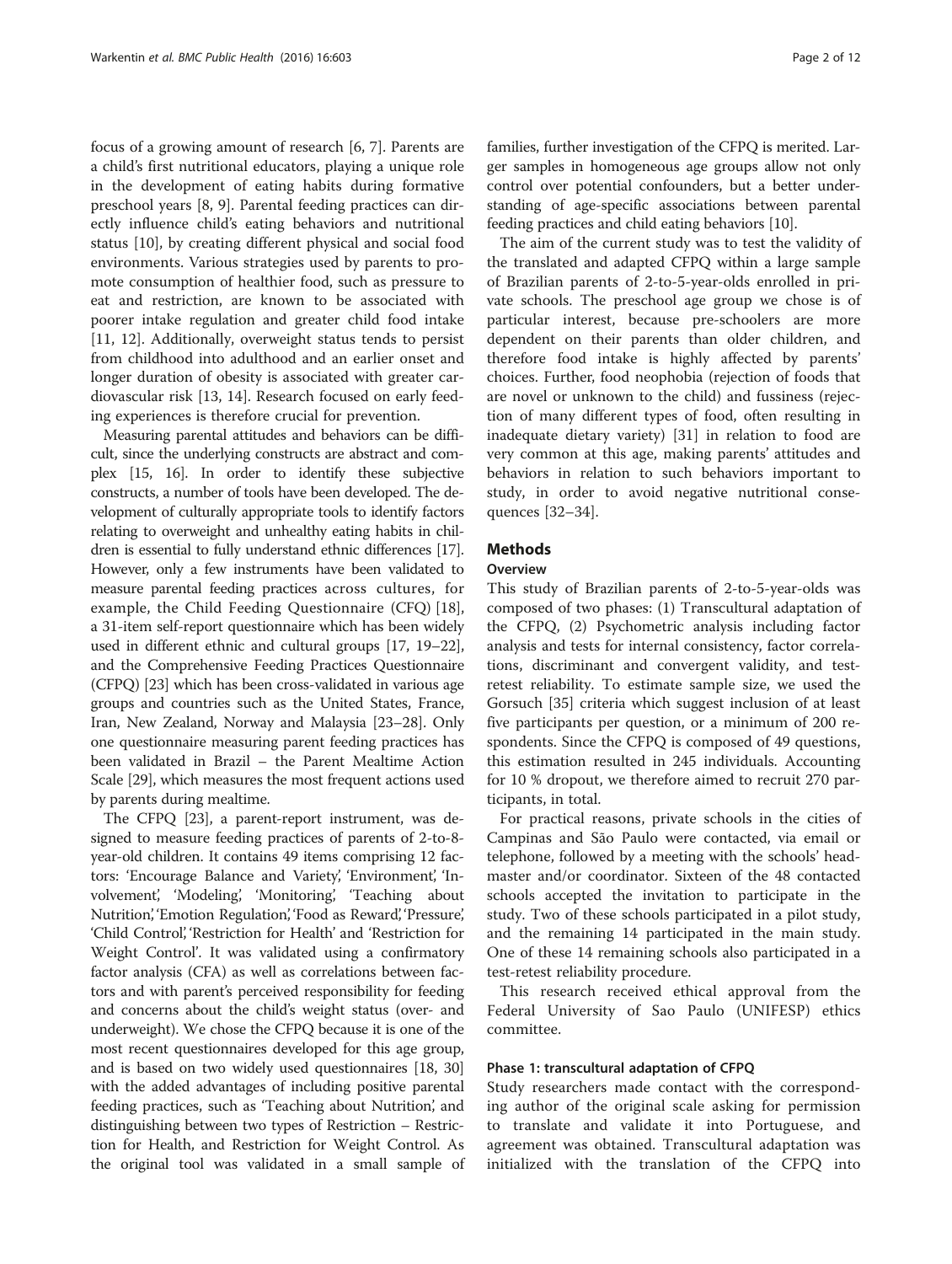Portuguese by three pediatric nutrition researchers fluent in English who worked together by consensus to produce one translated instrument. A back translation was then made by a translator blind to the original version of the CFPQ. The same three researchers then translated the questionnaire into Portuguese a second time, in order to improve understanding and to reduce confusion regarding terminology [\[36](#page-11-0)].

After this step, the Portuguese version of the CFPQ was emailed to 11 dietitians, to evaluate its content validity. All the comments/suggestions were compiled and discussed in a 2-h expert panel session, resulting in a slightly modified version of the questionnaire (e.g. change in sentences order and replacement of specific words, such as 'to regulate 'for 'to control', and 'to discuss' for 'to talk'). Semantic equivalence of the new version was then tested in eleven parents of index children drawn at random from two classrooms within one of the selected schools, and some items were modified based on parent's answers/ understanding (e.g. replacement of specific words, such as 'to ensure' for 'to confirm').

# Phase 2: validation of CFPQ

First, in order to expose any difficulties with questionnaire completion and increase data accuracy, we conducted a pilot study in two of the participating schools. Comments provided by parents during this study identified several aspects that needed to be changed to increase comprehension and specificity. When a parent showed confusion about an item, the researchers evaluated its content and changed sentence order or replaced specific words, if considered necessary, e.g. 'to encourage' for 'to promote', and 'the food tastes good' for 'the food is tasty'.

After piloting, we conducted the main study. Survey packets including information letters, consent forms and self-administered questionnaires were left in each classroom at each participating school to be distributed to eligible children, with instructions to bring them home to be completed by one of the parents within two weeks. In one of the schools, the survey packets were administered and completed by parents before and after a parents and teachers' meeting. Parent-reported anthropometric information for each child was obtained within the survey packet and BMI z-scores were calculated based on WHO data from 2006/2007, with cut-off values of  $\langle$  -3 z-score for 'Extremely underweight',  $\geq$ -3 and < -2 z-score for 'Underweight',  $\geq$ -2 and < +1 z-score for 'Normal weight',  $\geq$  + 1 and  $\lt +2$  z-score for 'Overweight',  $\ge +2$  and  $\lt +3$  zscore for 'Obese' and  $\ge +3$  z-score for 'Extremely obese' [\[37](#page-11-0), [38](#page-11-0)].

All returned questionnaires were examined for inconsistencies and missing answers using a consistent

protocol performed by two trained researchers. Parents were telephoned up to three times to resolve ambiguous responses. In case of missing phone numbers or parents not answering, the data were entered as 'missing' in the database. Any missing data in the CFPQ led to child exclusion from the dataset.

Finally, one of the participant schools was selected to examine test-retest reliability. After two weeks, respondent parents received the CFPQ, via school, to be answered again. This interval was chosen to limit the likelihood that feeding practices could have changed with child age, and to reduce the chance of participants responding primarily based on recall of their first set of answers [\[39\]](#page-11-0).

# Statistical analysis

CFA was conducted on the 12-factor original model [[23\]](#page-11-0), and then, since the original factor structure was not replicated, exploratory factor analysis (EFA) was conducted. Since factors were hypothesized to correlate, oblique rotation (Promax) was used. Items were treated as ordinal and, to avoid over- or under-extraction of factors, we used the Kaiser criteria (the eigenvalues-greaterthan-one-rule) [\[40](#page-11-0)] and required coefficients greater than 0.3 in the correlation matrix to retain a factor [\[41](#page-11-0)]. Scree plots were additionally examined. The internal consistency of items within each identified factor was tested using Cronbach's alpha, with values higher than 0.70 considered acceptable [\[42](#page-11-0)]. The normality of each factor variable was tested using the Kolmogorov-Smirnov test, and, since distributions were not normal, we ran Spearman's correlations to check for overlap between factors, with values  $r \geq 0.85$  considered indicative of strong overlap [\[41](#page-11-0)].

Discriminant validity was assessed by running Mann-Whitney's tests comparing scale means between two groups (i.e. low and high) based on indices of children's food intake accessed by a Food Frequency Questionnaire (FFQ). Since there was no FFQ validated in Brazil that met our criteria of being both brief and appropriate for the pre-school age group, the FFQ was developed specifically for this study. We included in the FFQ 13 categories of ultra-processed food items known to be associated with obesity, and focused on the foods most frequently consumed in the Brazilian population [\[43](#page-11-0)]. These were: fast-food (Sandwich/French fries/Pizza), instant noodles (Ramen noodle), soft drink, artificial juice (Powder mix/ in box/ concentrated), chips, sugary snacks (candy/ bubble-gum/ lollipop/ chocolate), breakfast cereal, chocolate milk (powder/ready to drink), crackers/biscuits/cakes with and without stuffing, ice-cream/popsicles, dairy desserts (pudding/petit suisse), processed meat (sausage/ham/turkey breast). Parents answered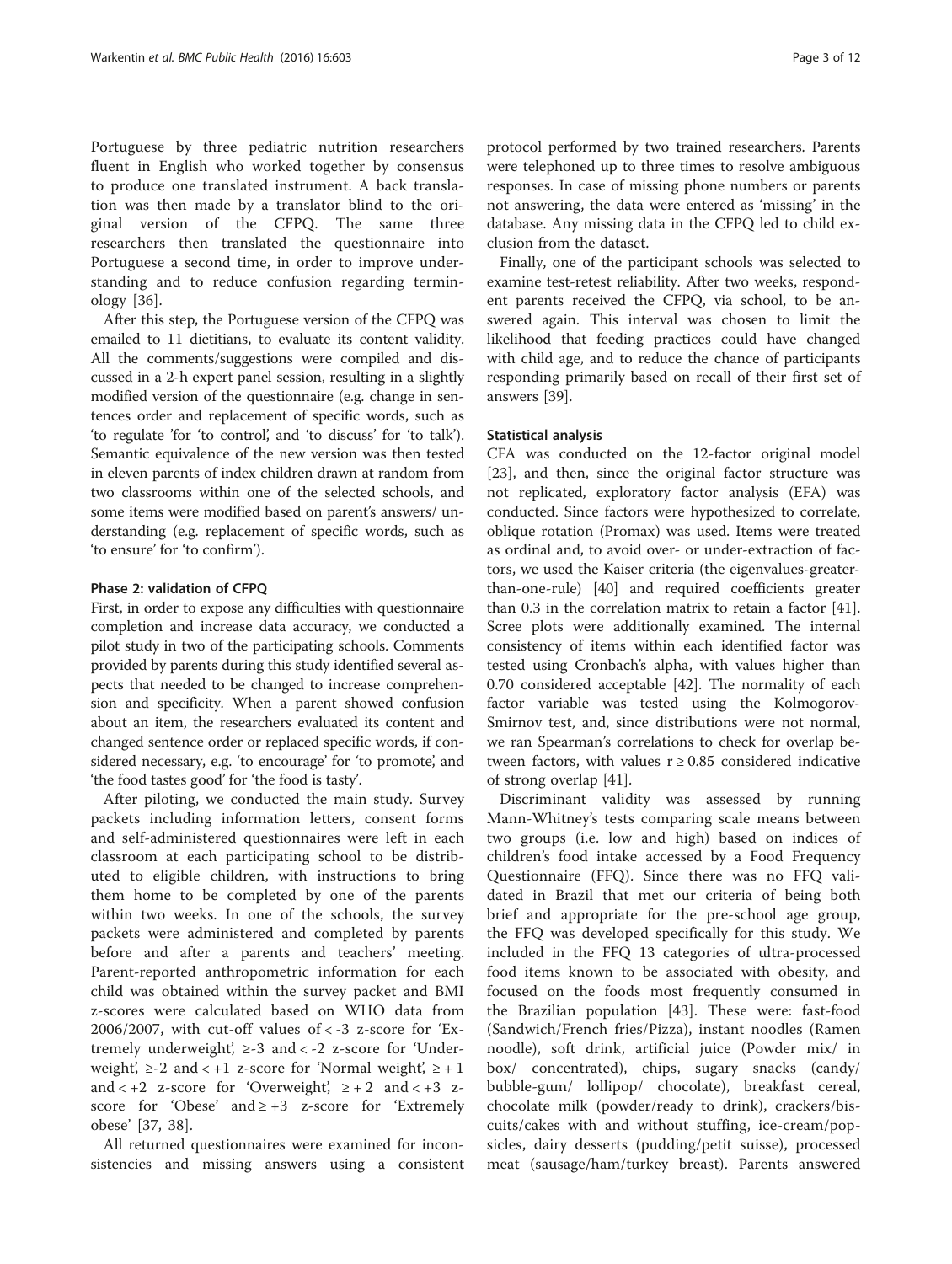about child food intake in the last 7 days prior the interview using a 5 point scale  $(1 = No)$  intake in the last 7 days;  $2 =$  Ate 1 to 2 times in the last 7 days; 3  $=$  Ate 3 to 4 times in the last 7 days;  $4 =$  Ate 5 to 6 times in the last  $7$  days;  $5 =$  Ate every day in the last 7 days). Considering the 13 food groups listed in this ultra-processed food category, we created one variable representing high or low consumption. To obtain mean values for ultra-processed food intake, we summed the 13 items and divided by the number of items. We also created a high or low consumption variable by using the group median as a cut-off for dichotomization with individuals with scores above the median classified as 'high intake' (189 (47.01 %)) and those with scores below the median classified as 'low intake' (213 (52.99 %)). Regarding child food intake differences across groups, we hypothesized that children with high intake of ultra-processed food would have greater negative feeding practices (e.g. use of food as a reward or to regulate emotion, pressure to eat), while those with low ultra-processed food intake would have greater positive feeding practices (e.g. modeling, monitoring and teaching about nutrition).

Following Musher-Eizenman & Holub [[23\]](#page-11-0), the convergent validity was assessed by running Spearman's correlations between the proposed scales and three related attitude scales derived from Birch et al. [\[18](#page-11-0)]. 'Concern about child overweight' (three items) and 'Perceived responsibility' (three items) scales were taken directly from the CFQ. 'Concern about child's underweight' (three items) was adapted from the CFQ by changing the words 'overweight' to 'underweight' and 'diet' to 'eat more', as recommended by Musher-Eizenman & Holub [[18, 23](#page-11-0)]. We hypothesized that higher scores on parental concern about child weight would be associated with higher scores on negative feeding practices, and higher scores on parent's perceived responsibility would be associated with higher scores on positive feeding practices. Cronbach's alpha values for these scales in the current sample were as follows: 'Concern about child overweight' alpha = 0.80, 'Concern about underweight' alpha =0.86, 'Perceived responsibility' alpha  $= 0.76$ .

Finally, test-retest reliability was assessed by calculating intraclass correlation coefficients (ICC), for each factor of the proposed factor solution, with scales considered reliable if ICC values were greater than 0.40 [[44\]](#page-11-0). Additionally, Bland-Altman's graphs were created using MedCalc for Windows version 15.2.2 [\[45](#page-11-0)].

Data was entered twice and analyzed using Stata version 12.0 with the help of two trained assistant researchers [[46](#page-11-0)].

# Results

# **Participants**

Of the total of 996 survey packets distributed, we received 448 questionnaires (45 %). Of the remaining 548, 526 were not returned, 18 had missing data on the CFPQ, and 4 had many incomplete answers to essential items concerning family characteristics. Of the completed 448 questionnaires, 15 were excluded due to participating children having siblings in the same age group (in case of siblings, the youngest child was included in the sample; in case of twins, the child whose name came first alphabetically was included), 17 for not being within the eligible age group, and nine for having diseases related to nutrition and/or other conditions that might interfere with parental feeding practices, such as lactose intolerance or cow's milk protein allergy, cystic fibrosis, diabetes mellitus, down syndrome. We also excluded cases where the questionnaire was completed by individuals other than parents  $(n = 2)$ , where parents had a motherlanguage other than Portuguese  $(n = 1)$  and one family where the parent had two children in the same age group and provided questionnaires with identical responses for each child, suggesting they may have assumed that the same answers applied for both children. Following exclusions, there were 402 valid questionnaires, producing an effective 40.4 % response rate (Fig. [1\)](#page-4-0). For the test-retest reliability study we received 36 completed pairs from a total of 36 distributed questionnaires (100 % response rate).

Table [1](#page-5-0) shows demographic and anthropometric characteristics of the final sample, which was 402 preschool children, 51.5 % male. Mean age was 3.1 years (+/- 0.78 SD). The majority of children were classified as normal weight (70.6 %). Most of the self-reported questionnaires were answered by mothers (93.5 %), whose mean age was 36.4 years. Almost all mothers completed college education (92.3 %) and their family's income was considered high (60 % receiving more than 16 times the monthly minimum wage for Brazil, which is U\$ 5148.32).

# Factor analysis

After excluding negative correlations, EFA revealed a 6-factor structure. Five items with factor loadings lower than 0.3 were excluded. These items included the entire 'Child Control' factor. Two further items were also excluded, due to negative factor loadings (item 14 ('I keep a lot of snack food (potato chips, Doritos, cheese puffs) in my house') and item 16 ('I keep a lot of sweets (candy, ice cream, cake, pies, pastries) in my house'). This resulted in a final questionnaire with 43 items contributing to six factors: 'Healthy Eating Guidance' (16 items), 'Monitoring' (5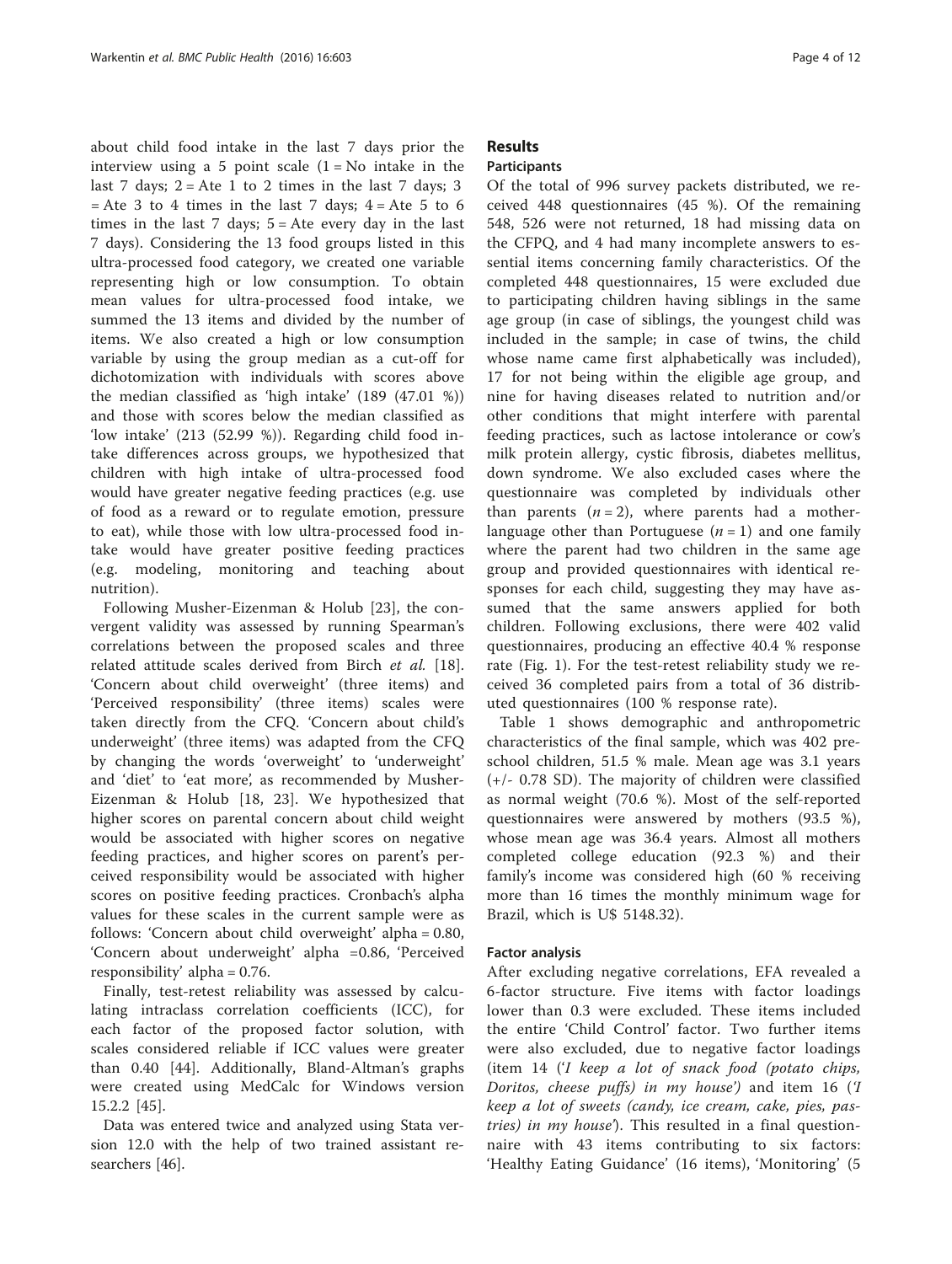<span id="page-4-0"></span>

items), 'Restriction for Weight Control' (7 items), 'Restriction for Health' (5 items), 'Emotion Regulation/ Food as Reward' (6 items), and 'Pressure' (4 items) (see Appendix 1: Table 4).

Derived factors were as follows:

- Healthy Eating Guidance: This factor describes parents' facilitation of a healthy eating environment, including teaching, modeling and child's involvement in food intake. It is composed of the original 'Encourage Balance and Variety', 'Environment', 'Involvement', 'Modeling' and 'Teaching about Nutrition' factors.
- *Monitoring*: This factor captures the degree to which the parent keeps track of their child's consumption of unhealthy foods, and replicates the entire original 'Monitoring' factor.
- Restriction for Weight Control: This factor assesses how much a parent restricts her/his child's food intake in order to limit weight gain. This factor almost replicates the entire original 'Restriction for Weight Control' factor. However, one item (Thave to be sure that my child does not eat too many highfat foods') loaded on the 'Restriction for Health' factor.
- Restriction for Health: This factor also measures how much a parent restricts child's food intake, but with the focus on healthy eating rather than body weight. This factor replicates the entire original 'Restriction for Health' factor, with the addition of one question of the original 'Restriction for Weight Control' factor, as mentioned above.
- Emotion Regulation/Food as Reward: This factor determines how much a parent uses food as reward for desired behavior in their child, or to regulate emotion. This factor is composed of the original 'Emotion Regulation' and 'Food and Reward' factors.
- *Pressure*: This factor investigates how much a parent pressures the child to eat, and replicates the entire original 'Pressure' factor.

Figure [2](#page-6-0) indicates Spearman's correlations (rho) between newly emerging factors, Cronbach's alphas (α) for each factor, and factor loadings for each item. The highest correlations were observed between the 'Restriction for Health' and 'Restriction for Weight Control' factors ( $rho = 0.29$ ,  $p < 0.05$ ). 'Emotion Regulation/ Food as Reward' and 'Healthy Eating Guidance' were negatively correlated. However, all correlations were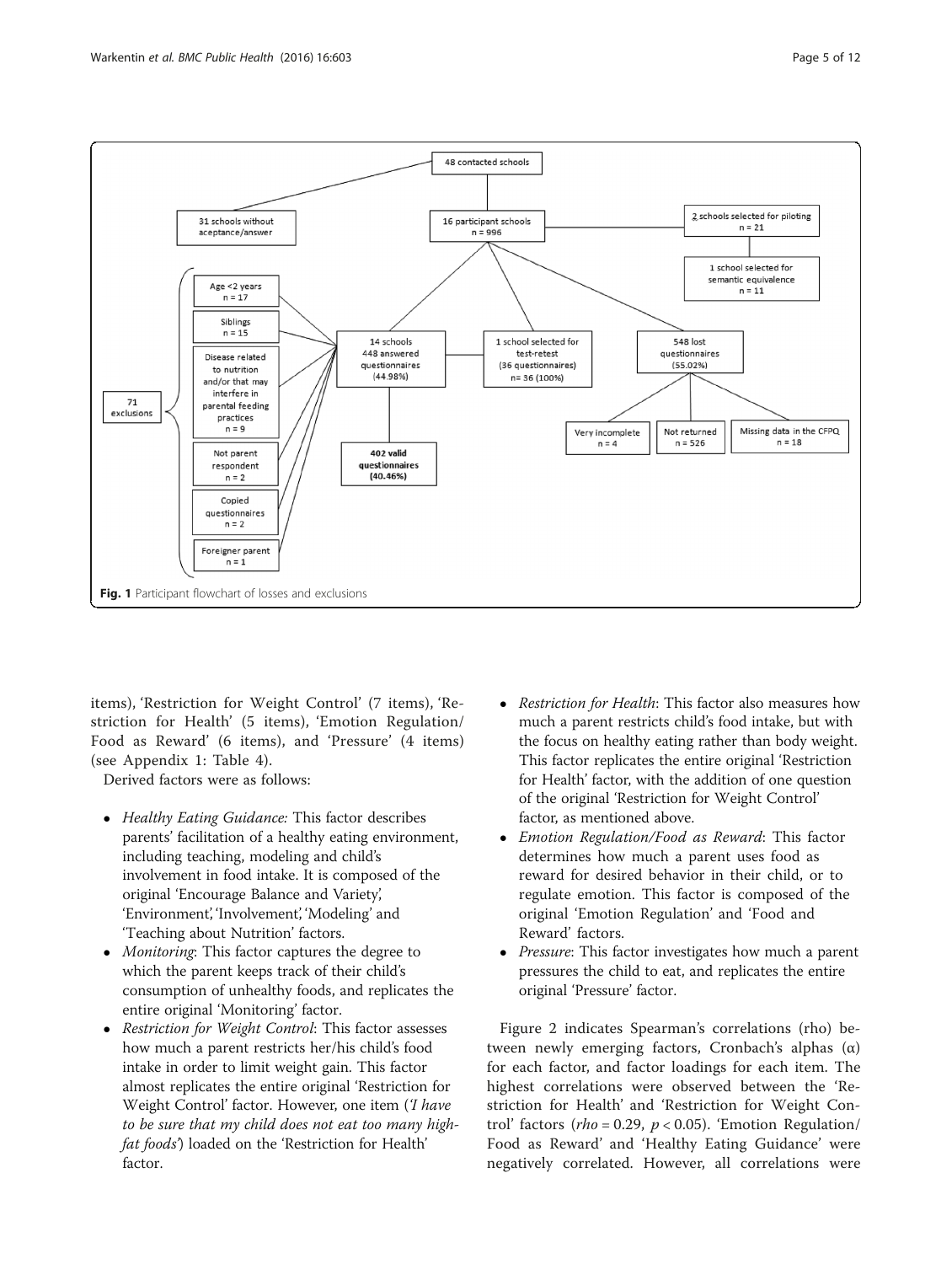<span id="page-5-0"></span>

| <b>Table 1</b> Demographic and anthropometric characteristics of   |  |
|--------------------------------------------------------------------|--|
| children (mean age 3.1 years $(+/- 0.78$ , range 2-5y, $n = 402$ ) |  |

| Demographic and<br>Anthropometric<br>Characteristics | Category                             | n (%)       |
|------------------------------------------------------|--------------------------------------|-------------|
| Child Sex                                            | Male                                 | 207 (51.49) |
|                                                      | Female                               | 195 (48.51) |
| Child BMI z-score                                    | Extremely underweight (<-3)          | 7(1.79)     |
|                                                      | Underweight $(2-3$ and $<-2)$        | 11(2.81)    |
|                                                      | Normal weight $(2-2$ and $< +1)$     | 276 (70.59) |
|                                                      | Overweight $(2 + 1$ and $< +2)$      | 63 (16.11)  |
|                                                      | Obese $(2 + 2$ and $\lt +3)$         | 18 (4.60)   |
|                                                      | Extremely obese $(2 + 3)$            | 16 (4.09)   |
| Respondent                                           | Mother                               | 376 (93.53) |
|                                                      | Father                               | 26 (6.47)   |
| Maternal education                                   | Middle school incomplete             | 1(0.25)     |
|                                                      | Middle school completed              | 0(0.00)     |
|                                                      | High school incomplete               | 1(0.25)     |
|                                                      | High school completed                | 6(1.49)     |
|                                                      | College incomplete                   | 23 (5.72)   |
|                                                      | College completed                    | 371 (93.53) |
| Family's income                                      | Up to 5 times the minimum wage       | 24 (6.28)   |
|                                                      | From 6 to 10 times the minimum wage  | 53 (13.87)  |
|                                                      | From 11 to 15 times the minimum wage | 69 (18.06)  |
|                                                      | From 16 to 20 times the minimum wage | 70 (18.32)  |
|                                                      | More than 20 times the minimum wage  | 166 (43.42) |
| Maternal BMI                                         | Underweight                          | 15 (3.79)   |
|                                                      | Normal weight                        | 286 (72.22) |
|                                                      | Overweight                           | 76 (19.19)  |
|                                                      | Obese                                | 19 (4.80)   |

BMI Body Mass Index. Brazilian Minimum wage: R\$724.00 (US\$321.77) in 2014 (Act n.8.166 from 23th Dec 2013)

lower than 0.85, indicating the absence of significant factor overlap.

Assessment of test-retest reliability demonstrated ICC values for the proposed scale ranging from 0.42 to 0.81. Bland-Altman's graphs (not presented) showed a random distribution of observations.

# Discriminant and convergent validity

Discriminant validity between scales and child's ultraprocessed food intake is described in Table [2](#page-6-0). 'Healthy Eating Guidance' ( $p = 0.045$ ), 'Monitoring' ( $p < 0.001$ ), 'Restriction for Health' ( $p = 0.008$ ) and 'Emotion Regulation/ Food as Reward' ( $p = 0.003$ ) factors were able to differentiate children with low and high ultra-processed food intake. 'Restriction for Weight Control' and 'Pressure' were not able to identify differences between child's intake.

Table [3](#page-7-0) shows the correlation coefficients between each factor and three parental attitudes (perceived responsibility for feeding, concern about child's underand overweight). Parental responsibility for feeding was positively associated with 'Healthy Eating Guidance' and 'Monitoring'  $(rh_0 = 0.20$  and  $rh_0 = 0.12$ ,  $(p <$ 0.05), respectively). Greater use of 'Pressure' was associated with parent's concern about child's underweight  $(rho = 0.22, p < 0.001)$  and parents more concerned about child's overweight tended to use more 'Restriction' (motivated for either weight control or health)  $(rho = 0.36$  and  $rho = 0.20$ ,  $(p < 0.001)$ , respectively).

# **Discussion**

The aim of this study was to test the validity and reliability of a Portuguese version of the CFPQ within a large sample of Brazilian parents of 2-to-5-year-olds. The translation, adaptation and factor analysis produced a final questionnaire of 43 items distributed over six factors, with good Cronbach's alpha values, low between-factor correlations, and acceptable discriminant validity and convergent validity. Consistent with various attempts to validate the CFPQ in other languages and countries, such as France, Norway, Iran, New Zealand and Malaysia [\[24](#page-11-0)–[28](#page-11-0)] we were unable to confirm the original CFPQ structure. Notably, the New Zealand study, which used 1013 parents of 4-to-8-year-olds, obtained a version of the instrument which was comparable to ours, composed of five factors and 32 items. The other validation studies, though, derived almost or the same number of factors as the original scale (Norway: 10 factors, Iran: 12 factors, Malaysia: 12 factors). However, it is important to note that there were significant methodological differences between ours and the other studies. For example, most did not perform full transcultural adaptation, which involves translation and backtranslation of the instrument into target language, test of internal consistency, test-retest reliability, convergent and discriminant validity, and only the Iranian version of the instrument was validated in preschool aged children (3-to-5 years old) [\[25](#page-11-0)]. The present study is the first to assess the validity and reliability of the CFPQ for Brazilian families with preschoolaged children.

As expected due to cultural and social differences [[47\]](#page-11-0), we identified some important differences between our and the original scale structure [[23](#page-11-0)]. In our model, four factors ('Encourage Balance and Variety', 'Environment', 'Modeling' and 'Teaching about Nutrition') combined together to form one single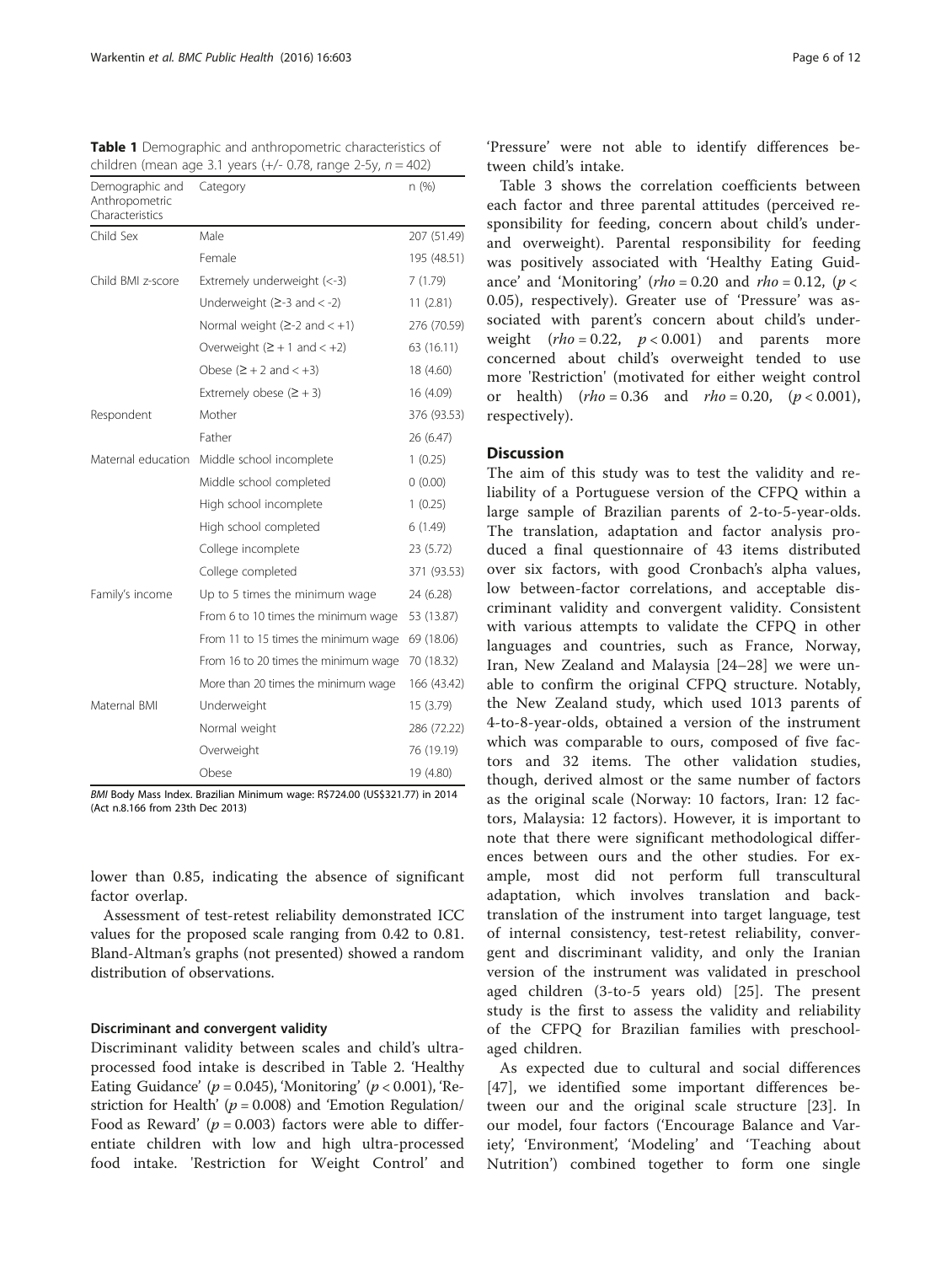<span id="page-6-0"></span>

factor which we named 'Healthy Eating Guidance'. A further combination obtained for 'Emotion Regulation' and 'Food as Reward' factors, resulted in one factor. Item 39 ("I have to be sure that my child does not eat too many high-fat foods") from the original 'Restriction for Weight Control' factor loaded onto the new 'Restriction for Health' factor. Factor combination results in a loss of the ability to detect more specific behaviors. However, we can conclude that these behaviors tend to occur together and therefore summing all the practices is likely to produce a more robust single factor [\[26](#page-11-0)]. In general, questionnaire structures composed of fewer factors provide a more parsimonious solution for statistical analysis and may result in more interpretable outcomes [[41](#page-11-0)].

It was also notable that the entire 'Child Control' factor was excluded in our factor solution. The lack of coherence of the Child Control items could have been due to a number of reasons. For example, our age group (2 to-5 years old) was young compared to that used for the original Musher-Eizenman study (2-to-8 years old) [\[20](#page-11-0)], so items describing child control may have made less sense, leading to individual variability in how parents interpreted each question. In addition, 'Child Control' is

| Factors                           | Ultra-processed Food |                      | $p^*$   |
|-----------------------------------|----------------------|----------------------|---------|
|                                   | Low Intake<br>M(SD)  | High Intake<br>M(SD) |         |
|                                   |                      |                      |         |
| Proposed Scale                    |                      |                      |         |
| Healthy Eating Guidance           | 4.43(0.41)           | 4.33(0.46)           | 0.045   |
| Monitoring                        | 4.63(0.62)           | 4.37(0.76)           | < 0.001 |
| Restriction for Weight Control    | 2.10(0.86)           | 2.14(0.94)           | 0.828   |
| Restriction for Health            | 3.48 (1.20)          | 3.80 (1.06)          | 0.008   |
| Emotion Regulation/Food as Reward | 1.56(0.59)           | 1.77(0.69)           | 0.003   |
| Pressure                          | 3.26(0.97)           | 3.39(0.90)           | 0.349   |

M means, SD standard deviation, p p value.\*Mann-Whitney's test. Low ultra-processed food intake < =1.69 (Median of the 13 food groups) and High ultraprocessed food intake >1.69 (Median of the 13 food groups). Response options: 1 = No intake in the last 7 days; 2 = Ate 1 to 2 times in the last 7 days;  $3 =$  Ate 3 to 4 times in the last 7 days;  $4 =$  Ate 5 to 6 times in the last 7 days;  $5 =$  Ate every day in the last 7 days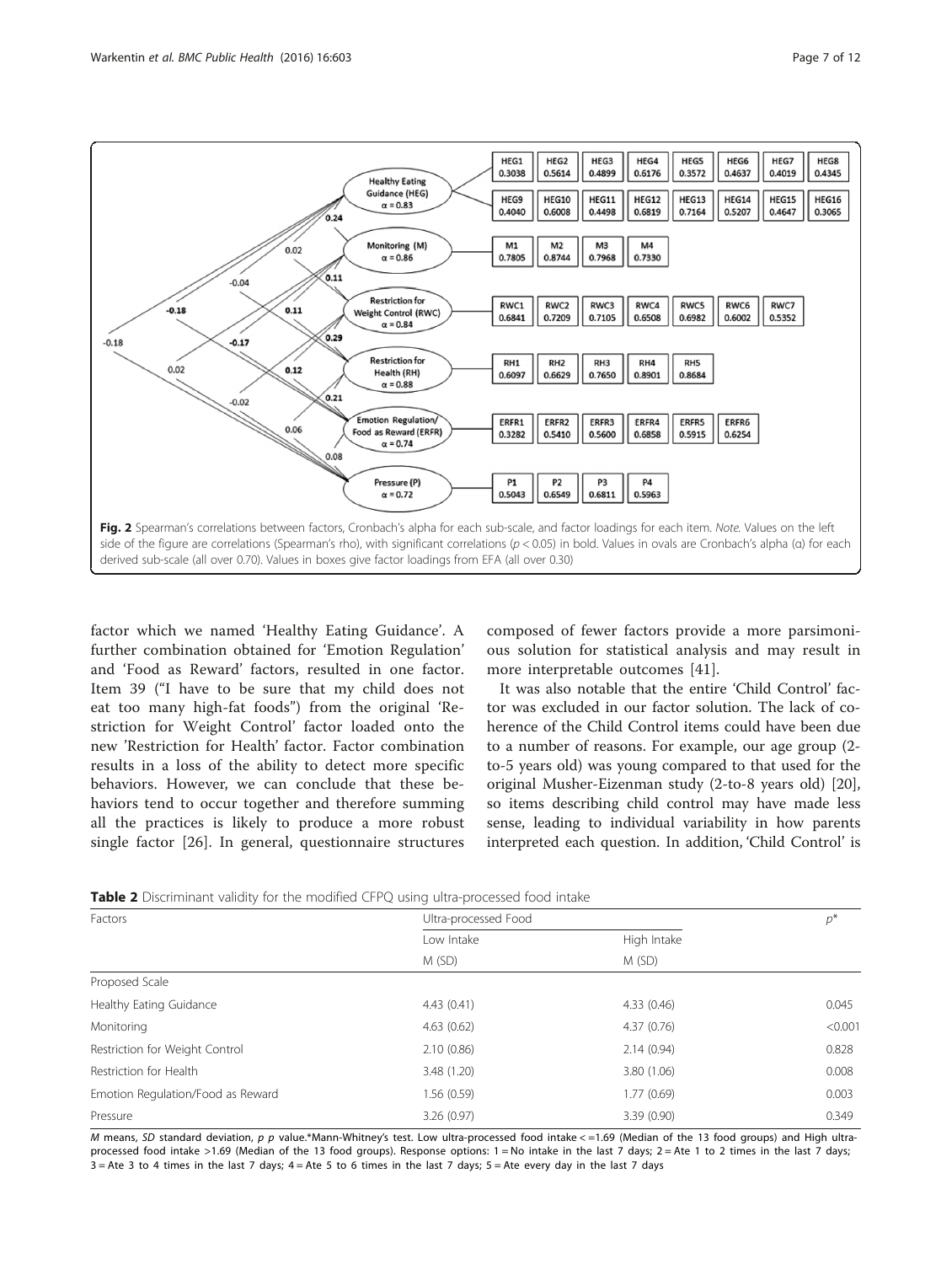| Factors                               | Perceived Responsibility for Feeding | Concern about Overweight | Concern about Underweight |
|---------------------------------------|--------------------------------------|--------------------------|---------------------------|
|                                       | rho(p)                               | rho(p)                   | rho(p)                    |
| Proposed Scale                        |                                      |                          |                           |
| Healthy Eating Guidance               | $0.20$ (< $0.001$ )                  | 0.00(0.953)              | 0.01(0.833)               |
| Monitoring                            | 0.12(0.014)                          | 0.05(0.342)              | 0.03(0.602)               |
| Restriction for<br>Weight Control     | $-0.06(0.272)$                       | $0.36$ (< $0.001$ )      | 0.02(0.715)               |
| Restriction for Health                | 0.08(0.101)                          | $0.20$ (< $0.001$ )      | 0.06(0.214)               |
| Emotion Regulation/<br>Food as Reward | $-0.07(0.137)$                       | 0.04(0.460)              | 0.05(0.342)               |
| Pressure                              | 0.01(0.871)                          | $-0.02(0.629)$           | $0.22$ (< $0.001$ )       |

<span id="page-7-0"></span>Table 3 Convergent validity between factors within the proposed scale, and parents' perceived responsibility for feeding and concern about over- and underweight

rho correlation coefficient,  $p$   $p$  value, Spearman's test

a complex factor, including questions that could be interpreted as representing both negative and positive practices. In support of this explanation, in our sample, the Child Control items actually loaded on three different factors, although all factor loadings were <0.3, leading to exclusion. Cultural factors such as Brazilian parents conceiving the parent-child relationship differently than parents from other countries, may also have led to variability in interpretation of items on this particular scale; such variability would not necessarily be picked up in the pilot study, which simply checked that each parent felt they understood the meaning of each item. So, we suggest that more studies are necessary to clarify Brazilian parental feeding practices around child control [[26\]](#page-11-0). Additionally, items 14 ("I keep a lot of snack food (potato chips, Doritos, Cheese puffs) in my house") and 16 ("I keep a lot of sweets (candy, ice cream, cake, pies, pastries) in my house") from the 'Environment' factor did not load onto any of the factors, likely due to variability in item comprehension, for example, the expression "a lot" of snack food/ sweets" may have been interpreted in different ways by different parents. Notably, only the CFPQ validation study in school-aged children from Malaysia [[28\]](#page-11-0) replicated the 'Healthy Eating Guidance' factor, suggesting more research into this construct is needed. Interestingly, the proposed scale demonstrated higher Cronbach's alphas values (0.72 to 0.88) than the original scale (0.58 to 0.81) [[23](#page-11-0)], suggesting improved internal consistency.

Results of the correlation analysis between the CFPQ factors revealed, overall, low correlations (Fig. [2](#page-6-0)), which were also found in the original scale [\[23\]](#page-11-0). The highest positive correlation was found between 'Restriction for Weight Control' and 'Restriction for Health' factors, which was expected due to each scale representing conceptually close constructs. Indeed, Musher-Eizenman & Holub suggest that parents may not spontaneously introspect a difference between restriction motivated by weight or by health reasons [\[23](#page-11-0)]. Notably, a positive correlation was also observed between 'Healthy Eating Guidance' and 'Monitoring' factors ( $rho = 0.24$ ,  $p < 0.05$ ), each of which measure healthier eating and may therefore be recommended in tandem to parents. A high *rho-value between* 'Healthy Eating Guidance and 'Monitoring' was also observed in another CFPQ validation study [\[26](#page-11-0)].

'Healthy Eating Guidance' and 'Emotion Regulation/ Food as Reward' were negatively correlated, which was also expected since these factors measure two potentially opposing practices: a positive, health related feeding practice, and a negative, coercive feeding practice, respectively. Using food as a tool to influence children's emotions is associated with overconsumption following an emotion-induction procedure [[48\]](#page-11-0). Practices such as using food (usually sweets) as a reward may make the 'reward' food more desirable and the 'means' food that the child is rewarded for eating (usually vegetables) less desirable [[49](#page-11-0)–[52](#page-11-0)].

Discriminant validity analyses confirmed the hypothesis that high intake of ultra-processed food would be related to negative feeding practices and low ultraprocessed food intake to positive feeding practices. The new sub-scales 'Healthy Eating Guidance', 'Monitoring', 'Restriction for Health' and 'Emotion Regulation/ Food as Reward' were able to significantly discriminate child's ultra-processed food intake. Specifically, the frequency of ultra-processed food intake was higher in children whose parents used more restriction for health reasons, or when parents used food as a reward or to influence their child's emotional state. Controlling feeding practices such as restriction and using food as reward have been linked to negative child outcomes such as overeating, which can result in excessive weight gain [[47, 48, 52](#page-11-0), [53](#page-11-0)]. Causal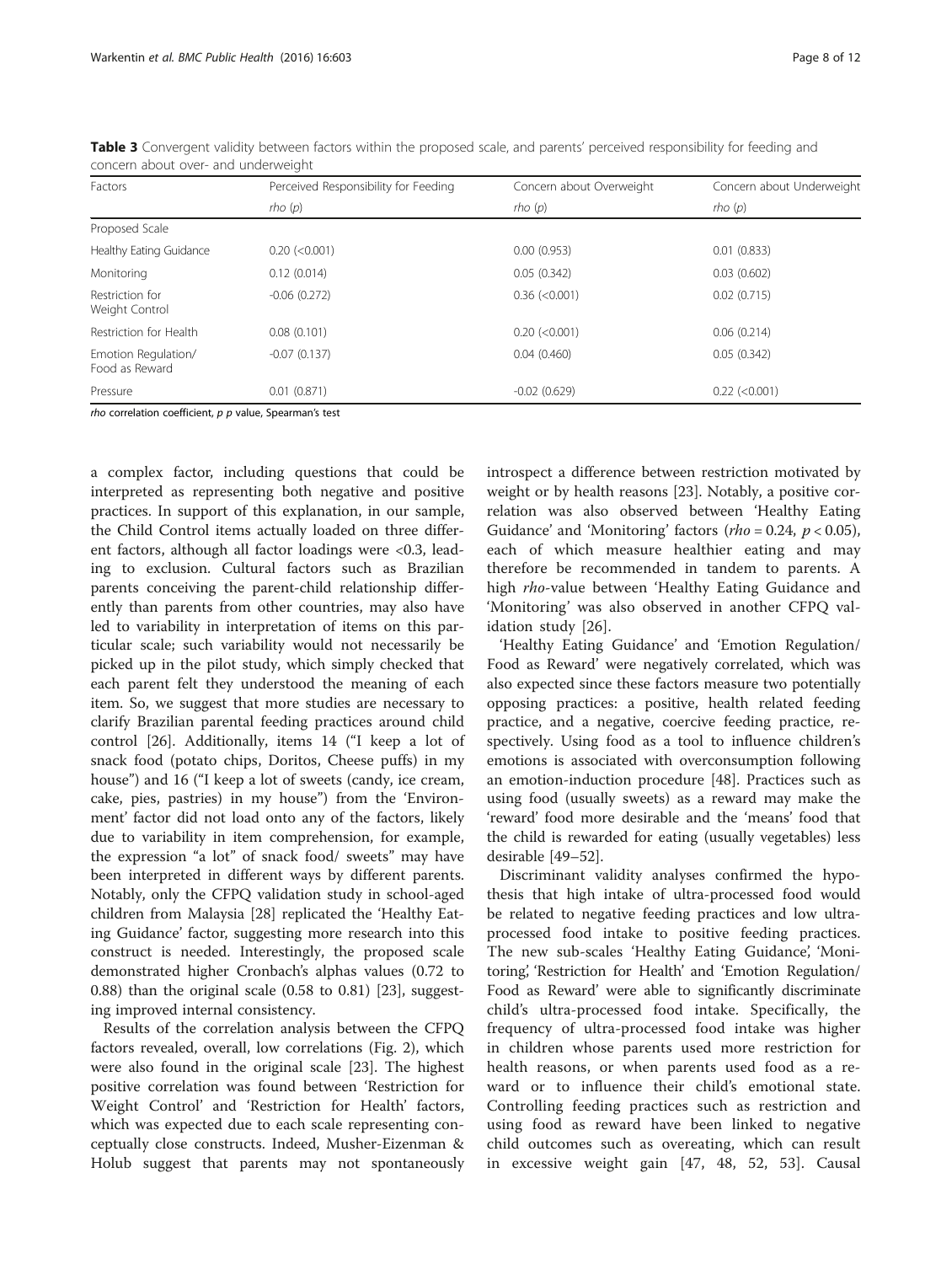relationships are difficult to prove, but these associations might exist because coercive feeding practices undermine child's ability to respond to their own internal cues of hunger and satiety [[49, 53](#page-11-0)] suggesting that they should be discouraged in parents [[51\]](#page-11-0). Alternatively, children's unhealthy eating habits could lead parents to respond by engaging in restrictive and controlling practices [\[8](#page-11-0)]. 'Healthy Eating Guidance' and 'Monitoring', on the other hand, were associated with lower ultra-processed food intake. These positive practices are the most commonly reported goals of parents in previous studies [[52\]](#page-11-0), and are essential for young children, who are unable to choose a balanced and healthy meal without parental guidance and monitoring [[54\]](#page-11-0).

Analyses of convergent validity between scales and parents' attitudes revealed that the hypotheses that higher scores on parental concern about child weight would be associated with higher scores on negative feeding practices, and higher scores on parent's perceived responsibility would be associated with higher scores on positive feeding practices, were both true. The six factors from the proposed scale correlated with attitudes as expected based on previous studies [[23, 47\]](#page-11-0). Greater parental responsibility for feeding scores were associated with higher 'Healthy Eating Guidance' and 'Monitoring' scores, greater concern about child overweight was associated with greater restriction, for either health or weight control, and greater concern about child underweight was associated with greater pressure to eat. One possible explanation is that parents consciously restrict child's food intake when they perceive him/her to be overweight [\[18](#page-11-0), [47, 55\]](#page-11-0), while parents who are worried about their child being underweight pressure them to eat more at mealtimes [[9, 55, 56](#page-11-0)].

Strengths of this study include the large number of parent-child dyads and the demonstration of testretest reliability, which was not reported for the original validation study. In addition to being the first validation of CFPQ in Brazilian preschoolers, it is, to our knowledge, the first validation study of the CFPQ in any large preschool sample. The emergence of a scale with fewer items is a slight advantage, and the reduced factor number (from 12 to 6) is a significant advantage as it leads to more parsimonious modeling and potentially requires fewer respondents.

A limitation is that the generalizability of these results may be limited to Brazilian families with relatively high education and income. However this feature of the sample may have increased the ability of parents to understand the self-report questionnaire. Although the majority of the population in Brazil is low in income, high income individuals make up a

significant minority. Compared to low income parents, whose purchasing power is relatively constrained, high income parents are more able to buy and offer whatever they wish to their children, potentially increasing the likelihood of purchasing less healthy foods. In fact, in contrast to the negative socioeconomic gradient that is usually observed in US populations, evidence suggests that the prevalence of obesity among preschool children in Brazil is higher in those with higher socioeconomic status [\[2](#page-10-0)]. Nevertheless, social desirability bias may have been present, with parents potentially feeling pressure to report a higher rate of healthy feeding practices [[26, 47](#page-11-0)]; this is a challenge for most parent feeding studies [[49\]](#page-11-0).

# **Conclusions**

Psychometric properties of an adapted Portuguese version of the CFPQ were found to be equivalent or improved compared to the original questionnaire in this large sample of parents of 2-5 year olds in Brazil. Distinctions were expected, and found, since the original validation was conducted with a different age group (2-to-8-year-olds) and within an American population. In addition to understanding the influence of feeding practices within countries, such as Brazil, it is important to compare parental feeding practices across countries. Since some of our factors are identical or very similar to the original CFPQ factor solution, comparisons of scores on these derived subscales might be validly compared across populations. When factors appear to differ across countries, these different factor structures should be considered when conducting any analysis of between-country differences. Within-country effects of ethnicity, culture and environment might also be examined using an instrument specifically validated for the country in question, e.g. the Brazilian CFPQ. The fact that the factor structure of the CFPQ has been quite robust across several different validation populations, including our own, suggests that there are indeed many commonalities in the structure of feeding practices, which would facilitate cross-country comparisons.

The slightly modified scale reported here is valid and reliable for specifically assessing parental feeding practices in families with 2-to-5-year-olds in a Brazilian setting. Research on parent feeding practices in this age group is essential, because children are transitioning to the family diet, are learning much about food, and eating habits occur in the first years of life. Parental and home interventions at this age therefore hold great potential to limit long-term risks of conditions such as obesity and eating disorders.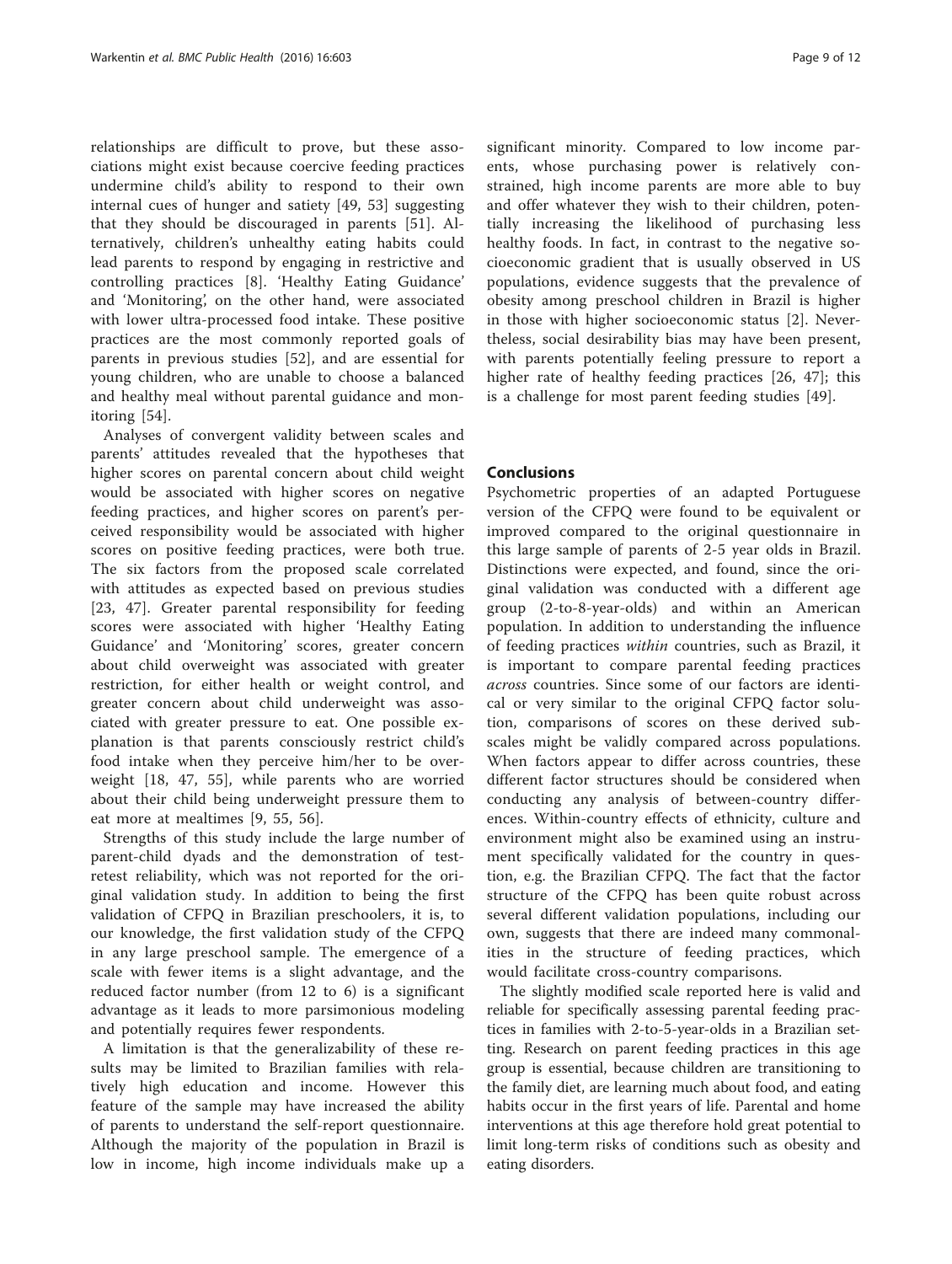# Appendix 1

Table 4 Factors and items from the proposed scale and original factors

| able <b>T</b> Lactors and Items from the proposed seale and onginal factors                                                 |                                |
|-----------------------------------------------------------------------------------------------------------------------------|--------------------------------|
| Factors and Items from the proposed scale                                                                                   | Original Factors [19]          |
| Healthy Eating Guidance (HEG)                                                                                               |                                |
| HEG1. Do you encourage this child to eat healthy foods before unhealthy ones? <sup>a</sup>                                  | Encourage Balance and Variety  |
| HEG2. I encourage my child to try new foods. <sup>b</sup>                                                                   | Encourage Balance and Variety  |
| HEG3. I tell my child that healthy food tastes good. <sup>b</sup>                                                           | Encourage Balance and Variety  |
| HEG4. I encourage my child to eat a variety of foods. <sup>b</sup>                                                          | Encourage Balance and Variety  |
| HEG5. Most of the food I keep in the house is healthy. <sup>b</sup>                                                         | Environment                    |
| HEG6. A variety of healthy foods are available to my child at each meal served at home. <sup>b</sup>                        | Environment                    |
| HEG7. I involve my child in planning family meals. <sup>b</sup>                                                             | Involvement                    |
| HEG8. I allow my child to help prepare family meals. <sup>b</sup>                                                           | Involvement                    |
| HEG9. I encourage my child to participate in grocery shopping. <sup>b</sup>                                                 | Involvement                    |
| HEG10. I model healthy eating for my child by eating healthy foods myself. <sup>b</sup>                                     | Modeling                       |
| HEG11. I try to eat healthy foods in front of my child, even if they are not my favorite. <sup>b</sup>                      | Modeling                       |
| HEG12. I try to show enthusiasm about eating healthy foods. <sup>b</sup>                                                    | Modeling                       |
| HEG13. I show my child how much I enjoy eating healthy foods. <sup>b</sup>                                                  | Modeling                       |
| HEG14. I discuss with my child why it's important to eat healthy foods. <sup>b</sup>                                        | Teaching about Nutrition       |
| HEG15. I discuss with my child the nutritional value of foods. <sup>b</sup>                                                 | Teaching about Nutrition       |
| HEG16. I tell my child what to eat and what not to eat without explanation. $\mathbb{R}^D$                                  | Teaching about Nutrition       |
| Monitoring (M)                                                                                                              |                                |
| M1. How much do you keep track of the sweets (candy, ice cream, cake, pies, pastries) that your child eats? <sup>a</sup>    | Monitoring                     |
| M2. How much do you keep track of the snack food (potato chips, Doritos, cheese puffs) that your child eats? <sup>a</sup>   | Monitoring                     |
| M3. How much do you keep track of the high-fat foods that your child eats? <sup>a</sup>                                     | Monitoring                     |
| M4. How much do you keep track of the sugary drinks (soda/pop, kool-aid) this child drinks? <sup>a</sup>                    | Monitoring                     |
| Restriction for Weight Control (RWC)                                                                                        |                                |
| RWC1. I encourage my child to eat less so he/she won't get fat. <sup>b</sup>                                                | Restriction for Weight Control |
| RWC2. I give my child small helpings at meals to control his/her weight. <sup>b</sup>                                       | Restriction for Weight Control |
| RWC3. If my child eats more than usual at one meal, I try to restrict his/her eating at the next meal. <sup>b</sup>         | Restriction for Weight Control |
| RWC4. I restrict the food my child eats that might make him/her fat. <sup>b</sup>                                           | Restriction for Weight Control |
| RWC5. There are certain foods my child shouldn't eat because they will make him/her fat. <sup>b</sup>                       | Restriction for Weight Control |
| RWC6. I don't allow my child to eat between meals because I don't want him/her to get fat. <sup>b</sup>                     | Restriction for Weight Control |
| RWC7. I often put my child on a diet to control his/her weight. <sup>b</sup>                                                | Restriction for Weight Control |
| Restriction for Health (RH)                                                                                                 |                                |
| RH1. If I did not guide or regulate my child's eating, s/he would eat too much of his/her favorite foods. <sup>b</sup>      | Restriction for Health         |
| RH2. If I did not guide or regulate my child's eating, he/she would eat too many junk foods. <sup>b</sup>                   | Restriction for Health         |
| RH3. I have to be sure that my child does not eat too much of his/her favorite foods. <sup>b</sup>                          | Restriction for Health         |
| RH4. I have to be sure that my child does not eat too many sweets (candy, ice cream, cake, or pastries). <sup>b</sup>       | Restriction for Health         |
| RH5. I have to be sure that my child does not eat too many high-fat foods. <sup>b</sup>                                     | Restriction for Weight Control |
| Emotion Regulation/ Food as Reward (ERFR)                                                                                   |                                |
| ERFR1. When this child gets fussy, is giving him/her something to eat or drink the first thing you do? <sup>a</sup>         | Emotion Regulation             |
| ERFR2. Do you give this child something to eat or drink if s/he is bored even if you think s/he is not hungry? <sup>a</sup> | Emotion Regulation             |
| ERFR3. Do you give this child something to eat or drink if s/he is upset even if you think s/he is not hungry? <sup>a</sup> | Emotion Regulation             |
| ERFR4. I offer sweets (candy, ice cream, cake, pastries) to my child as a reward for good behavior. <sup>b</sup>            | Food as Reward                 |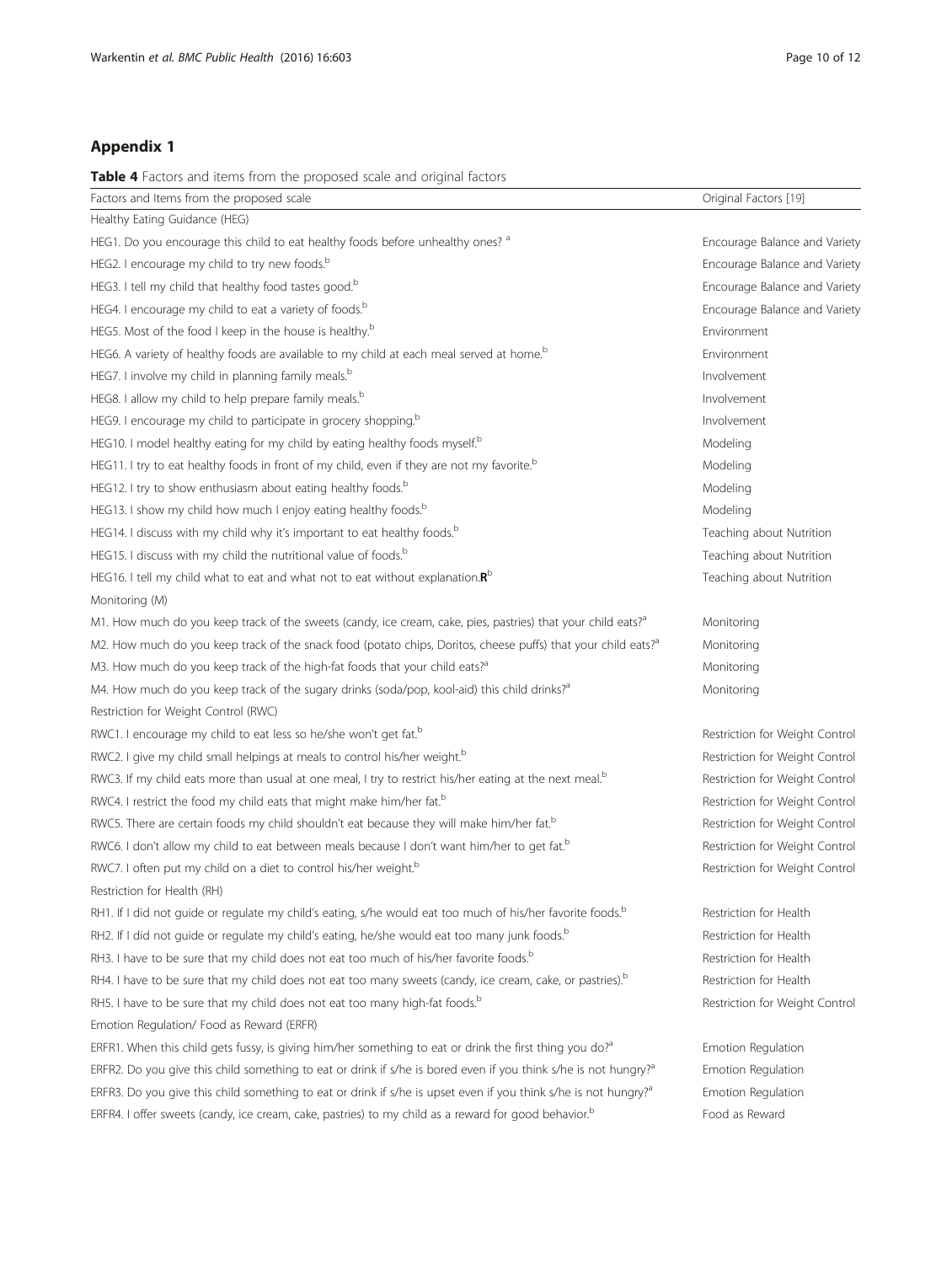# <span id="page-10-0"></span>Table 4 Factors and items from the proposed scale and original factors (Continued)

| ERFR5. I withhold sweets/dessert from my child in response to bad behavior. <sup>b</sup>                                           | Food as Reward |
|------------------------------------------------------------------------------------------------------------------------------------|----------------|
| ERFR6. I offer my child his/her favorite foods in exchange for good behavior. <sup>b</sup>                                         | Food as Reward |
| Pressure (P)                                                                                                                       |                |
| P1. My child should always eat all of the food on his/her plate. <sup>b</sup>                                                      | Pressure       |
| P2. If my child says, "I'm not hungry," I try to get him/her to eat anyway. <sup>b</sup>                                           | Pressure       |
| P3. If my child eats only a small helping, I try to get him/her to eat more. <sup>b</sup>                                          | Pressure       |
| P4. When he/she says he/she is finished eating, I try to get my child to eat one more (two more, etc.) bites of food. <sup>b</sup> | Pressure       |
| Excluded Items                                                                                                                     |                |
| 1. Do you let your child eat whatever s/he wants? <sup>3</sup>                                                                     | Child Control  |
| 2. At dinner, do you let this child choose the foods s/he wants from what is served? <sup>a</sup>                                  | Child Control  |
| 3. If this child does not like what is being served, do you make something else? <sup>3</sup>                                      | Child Control  |
| 4. Do you allow this child to eat snacks whenever s/he wants? <sup>3</sup>                                                         | Child Control  |
| 5. Do you allow this child to leave the table when s/he is full, even if your family is not done eating? <sup>a</sup>              | Child Control  |
| 14. I keep a lot of snack food (potato chips, Doritos, cheese puffs) in my house. <sup>b</sup>                                     | Environment    |
| 16. I keep a lot of sweets (candy, ice cream, cake, pies, pastries) in my house. <sup>b</sup>                                      | Environment    |

Note. Numbers correspond to the original items' order in: Musher-Eizenman D, Holub S. Comprehensive Feeding Practices Questionnaire: validation of a new measure of parental feeding practices. J Pediatr Psychol. 2007;32(8):960-72 [\[23](#page-11-0)]. Items marked with a <sup>a</sup> utilize a 5-point-likert scale "never, rarely, sometimes, mostly, always". Items marked with <sup>b</sup> utilize a 5-point-likert scale "disagree, slightly disagree, neutral, slightly agree, agree". Items marked with an R were reverse coded

#### **Abbreviations**

BMI, body mass index; CFPQ, comprehensive feeding practices questionnaire; CFQ, child feeding questionnaire; CFQ, confirmatory factor analysis; EFA, exploratory factor analysis; FFQ, food frequency questionnaire; ICC. intraclass correlation coeficients; WHO, World Health Organization

### Acknowledgements

The authors thank the participant schools, parents and children for the value contribution. We also thank the CAPES for scholarships for SW and LAM, the National Institute of Health (NIH) for research funding for SC (R00DK088360), and the Conselho Nacional de Pesquisa (CNPq) for a productivity scholarship for JAACT.

### Funding

Funding for SW and LAM was provided by Coordenação de Aperfeiçoamento de Pessoal de Nível Superior (CAPES), Brasília (DF), Brazil. Funding for SC was provided by the National Institute of Health (NIH). Funding for JAACT was provided by the Conselho Nacional de Pesquisa (CNPq).

### Availability of data and material

Since the data used in this article is still being analyzed to produce another article as part of a PhD program, the authors decided not to share the data at this stage of the research project development.

### Authors' contributions

SW was responsible for data gathering, analysis and writing the article. LAM was co-responsible for data gathering, analyzing the data and writing the article. MRDOL was co-responsible for supervising data analysis and reviewing the article. SC was co-responsible for reviewing the article. JAACT was co-responsible for conceiving the project and reviewing the article. All authors read and approved the final manuscript.

### Competing interests

The authors declare that they have no competing interests.

# Consent for publication

Not applicable.

### Ethics approval and consent to participate

This research received ethical approval from the Federal University of Sao Paulo (UNIFESP) ethics committee under the protocol number 20221013.9.0000.5505.

The mother or the father of the child provided written informed consent for participation prior to data collection.

#### Author details

<sup>1</sup>Department of Pediatrics, Discipline of Nutrology, Federal University of São Paulo (UNIFESP), Rua Loefgreen, 1647, CEP: 04040-032 São Paulo, SP, Brazil. 2 Department of Epidemiology, University of São Paulo (USP), School of Public Health, São Paulo, SP, Brazil. <sup>3</sup> Department of Psychiatry and Behavioral Sciences, Division of Child & Adolescent Psychiatry, Johns Hopkins University School of Medicine, Baltimore, MD, USA.

# Received: 17 July 2015 Accepted: 28 June 2016 Published online: 19 July 2016

### References

- 1. Ministério da Saúde. Pesquisa Nacional de Demografia e Saúde da Criança e da Mulher - PNDS 2006: Dimensões do processo reprodutivo e da saúde da criança. Brasília; 2008.
- 2. Silveira JA, Colugnati FA, Cocetti M, Taddei JAAC. Secular trends and factors associated with overweight among Brazilian preschool children: PNSN-1989, PNDS-1996, and 2006/07. J Pediatr. 2014;90:258–66.
- 3. Nobre LN, Lamounier JA, Franceschini SCC. Padrão alimentar de préescolares e fatores associados. J Pediatr. 2012;88:129–36.
- 4. Instituto Brsileiro de Geografia e Estatística (IBGE). Pesquisa de Orçamentos Familiares no Brasil (POF) 2008-2009: Antropometria e estado nutricional de crianças, adolescentes e adultos no Brasil. Rio de Janeiro; 2010.
- 5. Martins APB, Levy RB, Claro RM, Moubarac JC, Monteiro CA. Participação crescente de produtos ultraprocessados na dieta brasileira (1987-2009). Rev Saúde Públ. 2013;47:656–65.
- Kremers SP, de Bruijn GJ, Visscher TL, van Mechelen W, de Vries NK, Brug J. Environmental influences on energy balance-related behaviors: a dualprocess view. Int J Behav Nutr Phys Act. 2006;3:9.